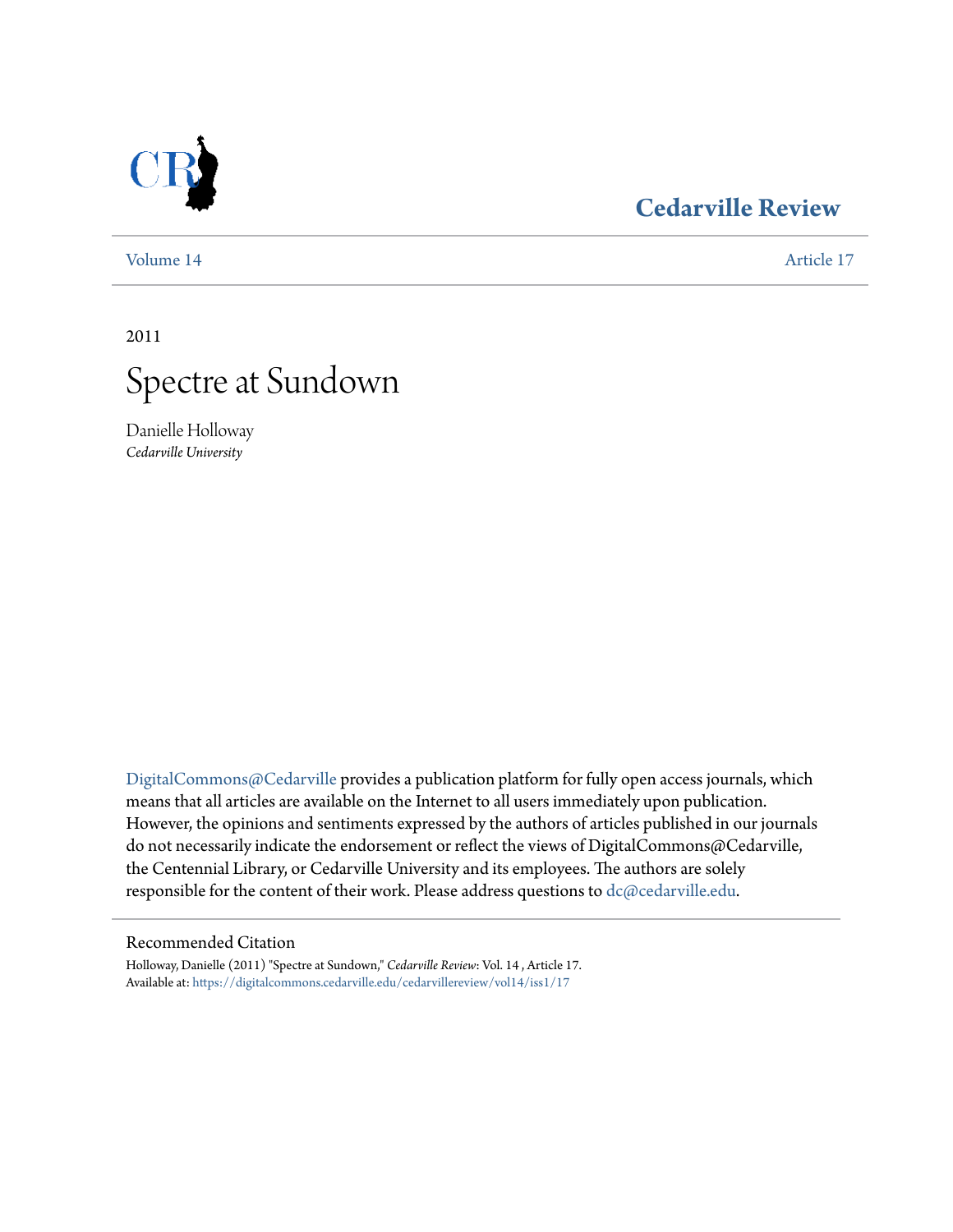# Spectre at Sundown

Browse the contents of [this issue](https://digitalcommons.cedarville.edu/cedarvillereview/vol14/iss1) of *Cedarville Review*.

## **Keywords**

Photography, bicycle

## **Creative Commons License**  $\bigcirc$   $\circ$

This work is licensed under a [Creative Commons Attribution-Noncommercial-No Derivative Works 4.0](http://creativecommons.org/licenses/by-nc-nd/4.0/) [License.](http://creativecommons.org/licenses/by-nc-nd/4.0/)

## **About the Contributor (Optional)**

Dani Holloway is a freshman Communications major at Cedarville University. She is from Fort Wayne, Indiana, where she lives with her parents, two younger siblings, and a pet cornsnake. In addition to photography, Dani's hobbies include creative writing and playing the violin.

Follow this and additional works at: [https://digitalcommons.cedarville.edu/cedarvillereview](https://digitalcommons.cedarville.edu/cedarvillereview?utm_source=digitalcommons.cedarville.edu%2Fcedarvillereview%2Fvol14%2Fiss1%2F17&utm_medium=PDF&utm_campaign=PDFCoverPages)

Part of the [Photography Commons](http://network.bepress.com/hgg/discipline/1142?utm_source=digitalcommons.cedarville.edu%2Fcedarvillereview%2Fvol14%2Fiss1%2F17&utm_medium=PDF&utm_campaign=PDFCoverPages)

This photography is available in Cedarville Review: [https://digitalcommons.cedarville.edu/cedarvillereview/vol14/iss1/17](https://digitalcommons.cedarville.edu/cedarvillereview/vol14/iss1/17?utm_source=digitalcommons.cedarville.edu%2Fcedarvillereview%2Fvol14%2Fiss1%2F17&utm_medium=PDF&utm_campaign=PDFCoverPages)